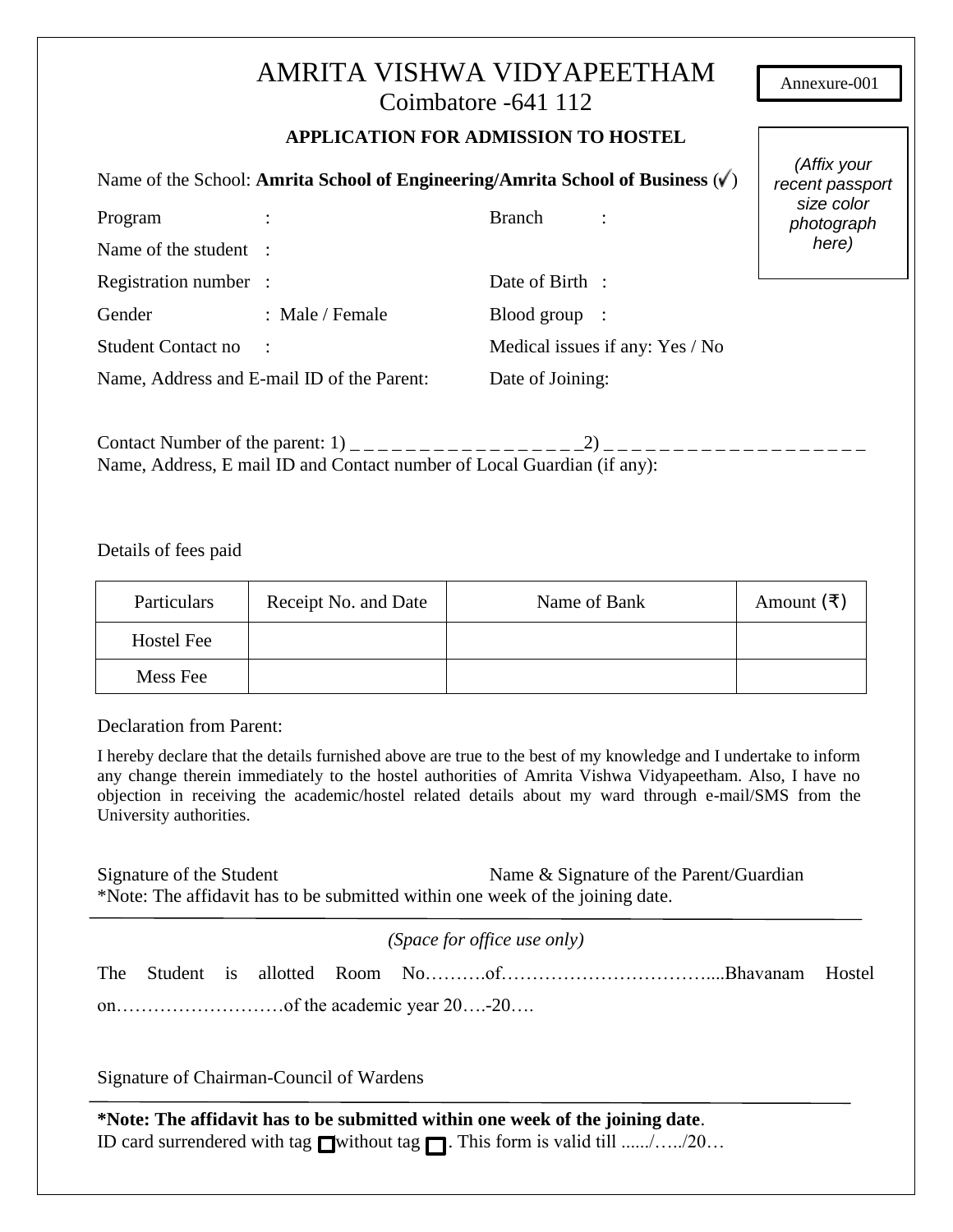| AMRITA VISHWA VIDYAPEETHAM<br><b>COIMBATORE-641112</b><br>Annexure-002<br><b>Hostels</b> |
|------------------------------------------------------------------------------------------|
| Application to Vacate the Hostel become day scholar                                      |
| Name of School:<br>Date:                                                                 |
| Name of Hostel:                                                                          |
| Hostel First Joined Year & Month:                                                        |
| Name & Register no.:                                                                     |
| Reason for vacating:                                                                     |
| Signature of the student<br>Current address & contact no.:                               |
| Name & Signature of the Parent/Guardian                                                  |
| Recommendation from Chairperson with date and seal:                                      |
| Bank account details in case of refund:                                                  |
| A/c Holder name                                                                          |
| A/c Number                                                                               |
| <b>IFSC Code</b>                                                                         |
| <b>Branch</b>                                                                            |
| (For resident warden use only)                                                           |
| Student Joined Date//20 Vacated Date//20<br><b>Fee Paid Details</b>                      |
| Hostel RsDate://20                                                                       |
| Mess RsDate://20                                                                         |
| <b>Signature of Resident warden with Seal</b>                                            |
| (For office use only)                                                                    |
|                                                                                          |
|                                                                                          |
|                                                                                          |
|                                                                                          |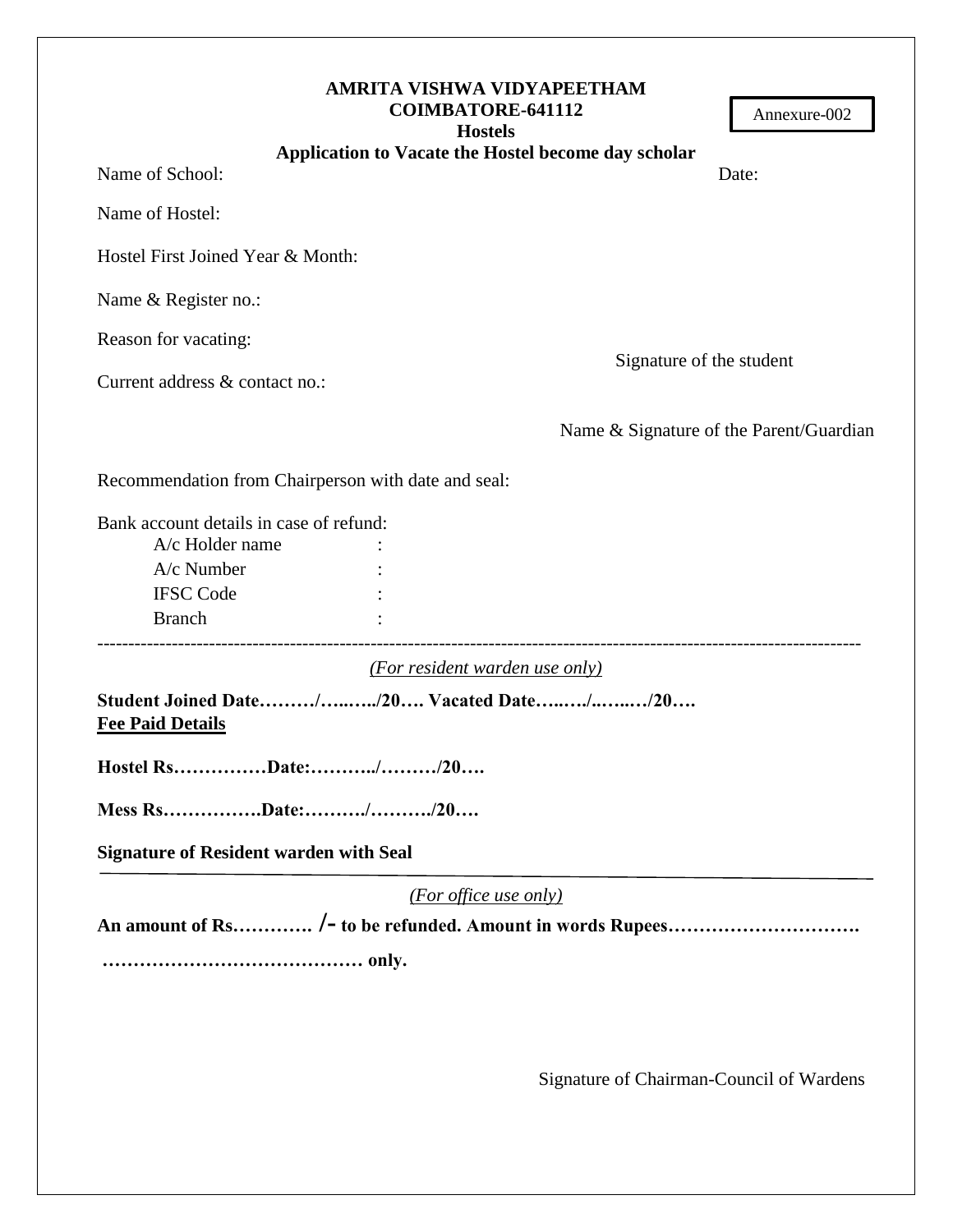| AMRITA VISHWA VIDYAPEETHAM<br><b>COIMBATORE-641112</b><br><b>HOSTELS</b> |                                                   |                       | Annexure-003                                             |                                         |
|--------------------------------------------------------------------------|---------------------------------------------------|-----------------------|----------------------------------------------------------|-----------------------------------------|
|                                                                          | Application for Admission to the Hostel for staff |                       |                                                          |                                         |
| Name:                                                                    |                                                   |                       |                                                          | Date:                                   |
| Designation:                                                             |                                                   |                       |                                                          |                                         |
| Emp. ID:                                                                 |                                                   |                       |                                                          | (Affix your recent<br>passport size     |
| Department:                                                              |                                                   |                       |                                                          | color photograph<br>here)               |
| Address:                                                                 |                                                   |                       |                                                          |                                         |
| Proposed date of joining:                                                |                                                   |                       |                                                          |                                         |
|                                                                          |                                                   |                       |                                                          |                                         |
|                                                                          |                                                   |                       |                                                          |                                         |
| Name of the Guide:                                                       |                                                   |                       |                                                          |                                         |
| Email ID and Contact number of the Guide:                                |                                                   |                       |                                                          |                                         |
| Signature of applicant with date                                         |                                                   |                       |                                                          | Signature of the Head of the Department |
|                                                                          | For Hostel office use only                        |                       |                                                          |                                         |
| Type of accommodation given:                                             | Bath attached room<br>(4500)                      | Single Room<br>(3200) | <b>Shared Room</b><br>$($ ₹2200, ₹2600,<br>₹1800, ₹1100) |                                         |
| <b>Accommodation Payment:</b>                                            | Through Challan                                   | Salary<br>deduction   | No charges                                               |                                         |
| Room No  is allotted in Bhavanam Hostel.                                 |                                                   |                       |                                                          |                                         |

Signature of the Resident Warden Signature of Chairman-Council of Wardens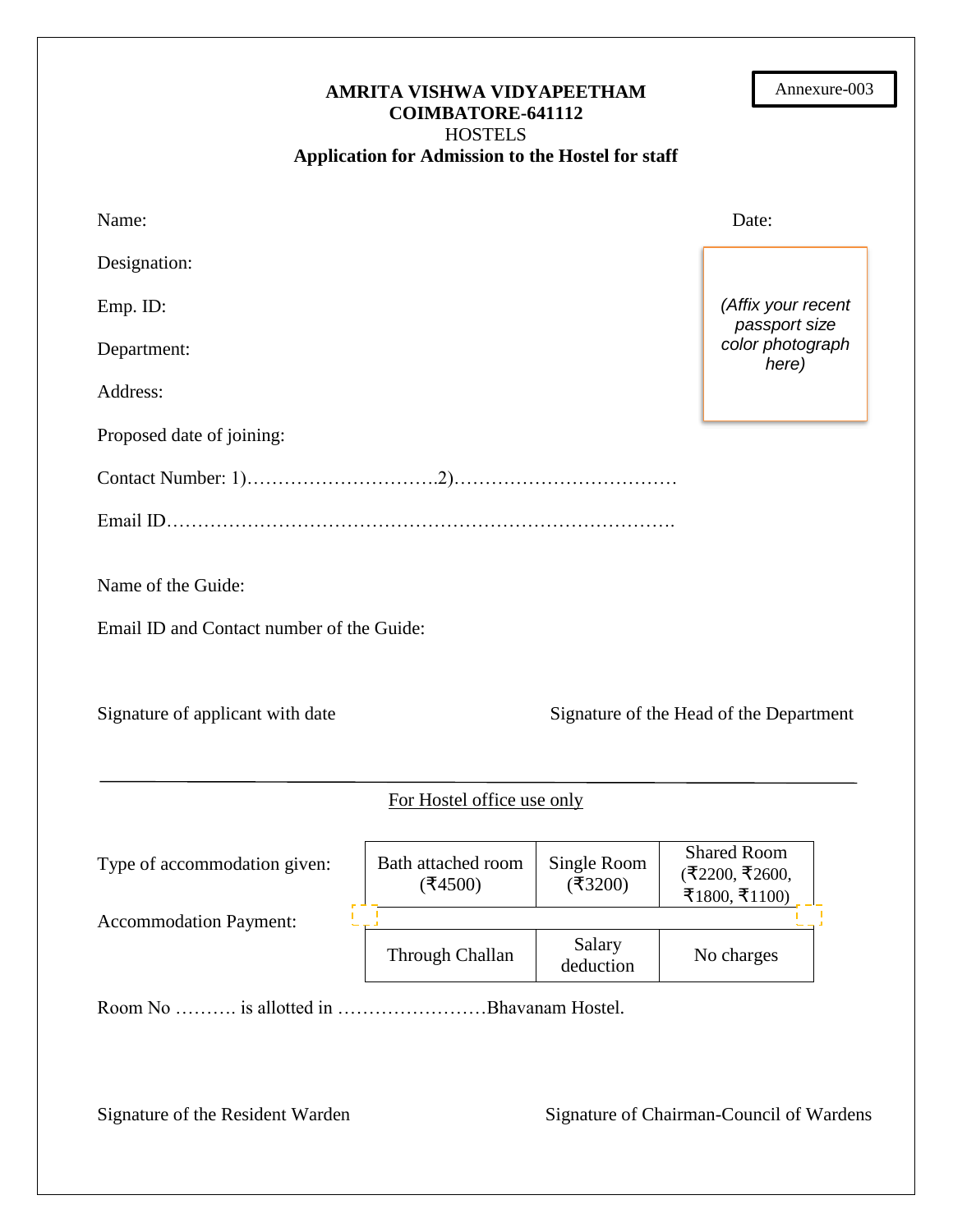### **AMRITA VISHWA VIDYAPEETHAM COIMBATORE-641112 HOSTELS Application to vacate the Hostel for staff**

| Name:                                 | Date:                                   |  |  |  |
|---------------------------------------|-----------------------------------------|--|--|--|
| Designation:                          |                                         |  |  |  |
| Reason for Vacating:                  |                                         |  |  |  |
| Department to which attached:         |                                         |  |  |  |
| Hostel Name:                          |                                         |  |  |  |
| Proposed date of vacating the hostel: |                                         |  |  |  |
| <b>Address and Contact Number:</b>    |                                         |  |  |  |
|                                       |                                         |  |  |  |
| Signature of applicant with date      | Signature of the Head of the Department |  |  |  |
|                                       |                                         |  |  |  |
|                                       |                                         |  |  |  |
| For Hostel office use only            |                                         |  |  |  |
|                                       |                                         |  |  |  |

Name………………………………Room No ………. is vacated from ……………………Bhavanam Hostel Date …..../……. /……….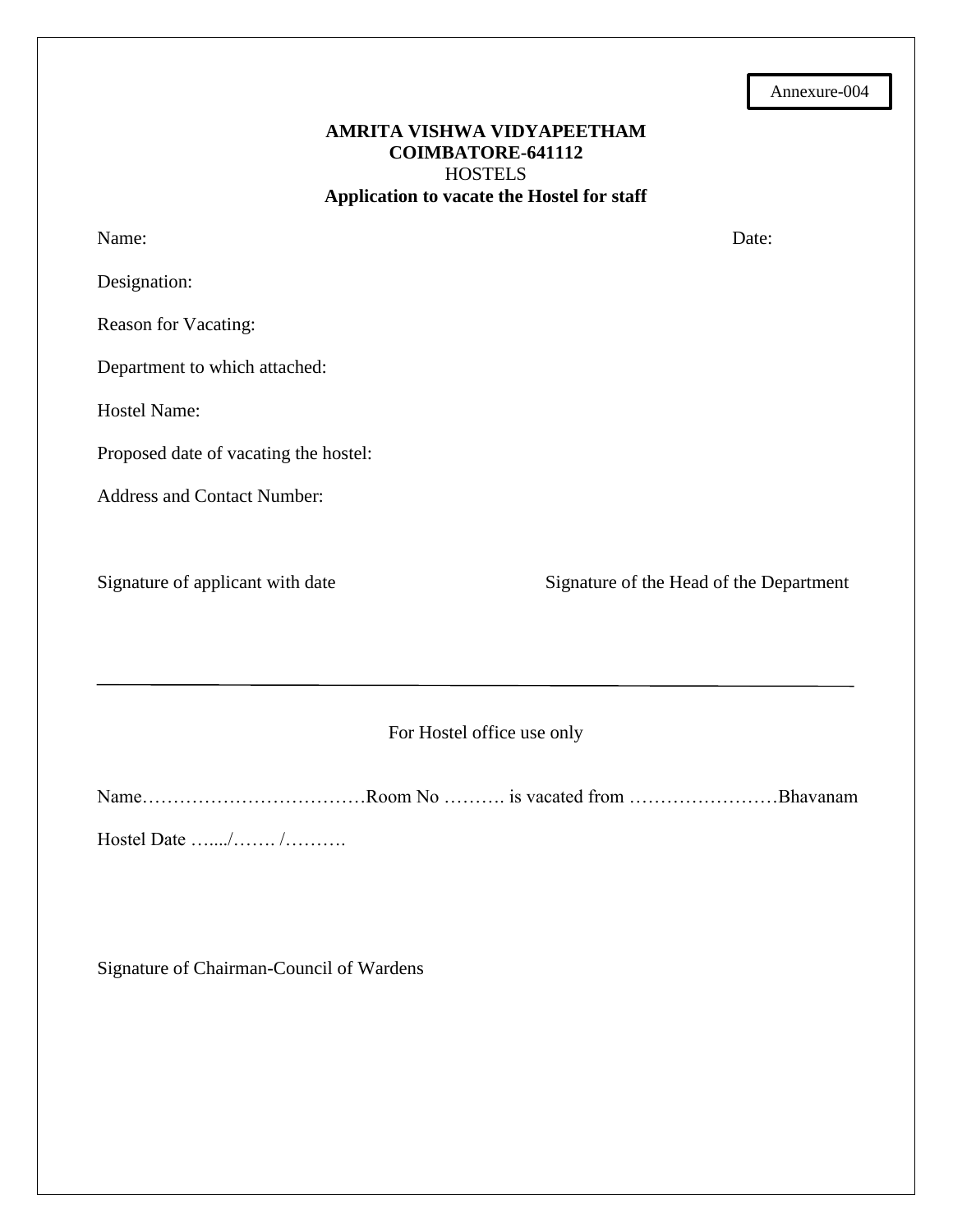| Annexure-005 |
|--------------|
|--------------|

## **AMRITA VISHWA VIDYAPEETHAM COIMBATORE-641112**

#### **HOSTELS**

**Hostel Accommodation - Seminar/ Workshop/ Conference/Anokha / Pragati /Annual General Body of Alumni/** Convocation/ Sports etc.  $(\check{\mathbf{V}})$ 

Date:

Name of the School:

Name of the Department:

Name of the Event:

Is the accommodation chargeable: YES **/** NO

Date of the Event:

Date and time of Arrival:

Date and time of Departure:

(Please attach the separate list of the boys and girls) No. of Male students

No. of Female students

No. of Male Faculty:

No. of Female faculty:

Name and Mobile No. of the Faculty coordinating the accommodation: Faculty 1: Faculty 2: Name and contact number of student coordinator:

Any other specific requirements

Name and Signature of the Chairperson of the Department/in- charge of the activity with date and seal:

**(Please attach a copy of approval from authority concerned if the accommodation is not chargeable)**

 **(For office use only)**

**Name of the Hostel for Male:**

**Name of the Hostel for Female:**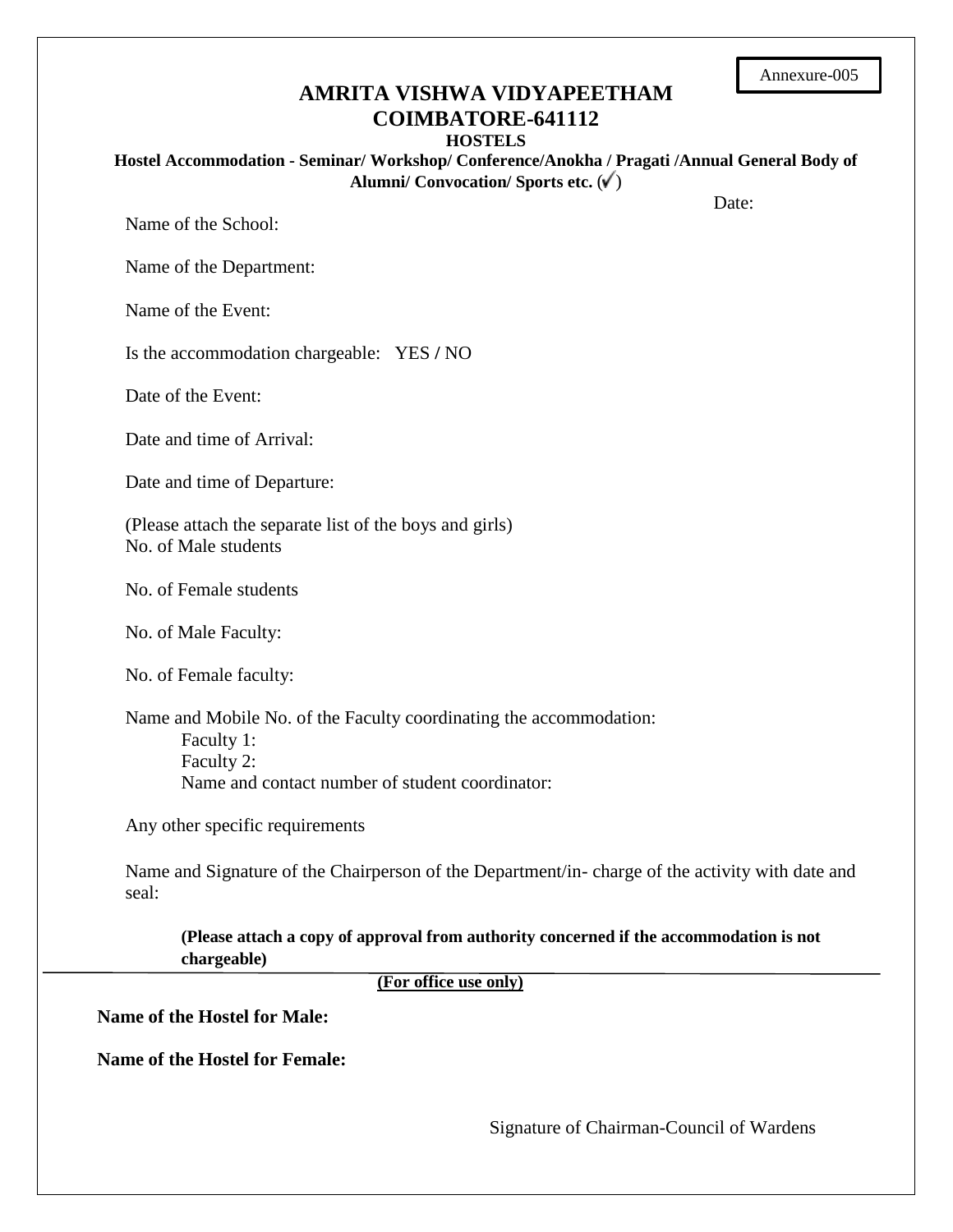| Annexure-006 |
|--------------|
|--------------|

### **AMRITA VISHWA VIDYAPEETHAM COIMBATORE-641112 HOSTELS**

**Request for the Hostel Accommodation- Parents/ Guardians**

**Name of the Hostel: \_\_\_\_\_\_\_\_\_\_\_\_\_\_\_\_\_\_** Bhavanam

- 1. Name of the Student & Reg. No:
- 2. Name of the Parent/Guardian:
- 3. Address & Phone No.
- 4. Relationship with the student:
- 5. Purpose of the visit:

#### **Signature of the Student Date:** Date:

## 6. Date and time of Arrival/ Departure Date Time Arrival Departure 7. Accommodation Charges Type of Room Tariff No of days Now Amount 8. Food Charges Type of Meal  $\begin{array}{|c|c|c|c|c|c|} \hline \end{array}$  Tariff  $\begin{array}{|c|c|c|c|c|c|c|c|} \hline \end{array}$  No of Meals  $\begin{array}{|c|c|c|c|c|c|c|c|} \hline \end{array}$  Amount

- 6. Amount collected: Rs.
- 7. Receipt No.

Signature of Resident Warden Date:

Note: Hostel accommodation above two days should get approval from Chairman-Council of Wardens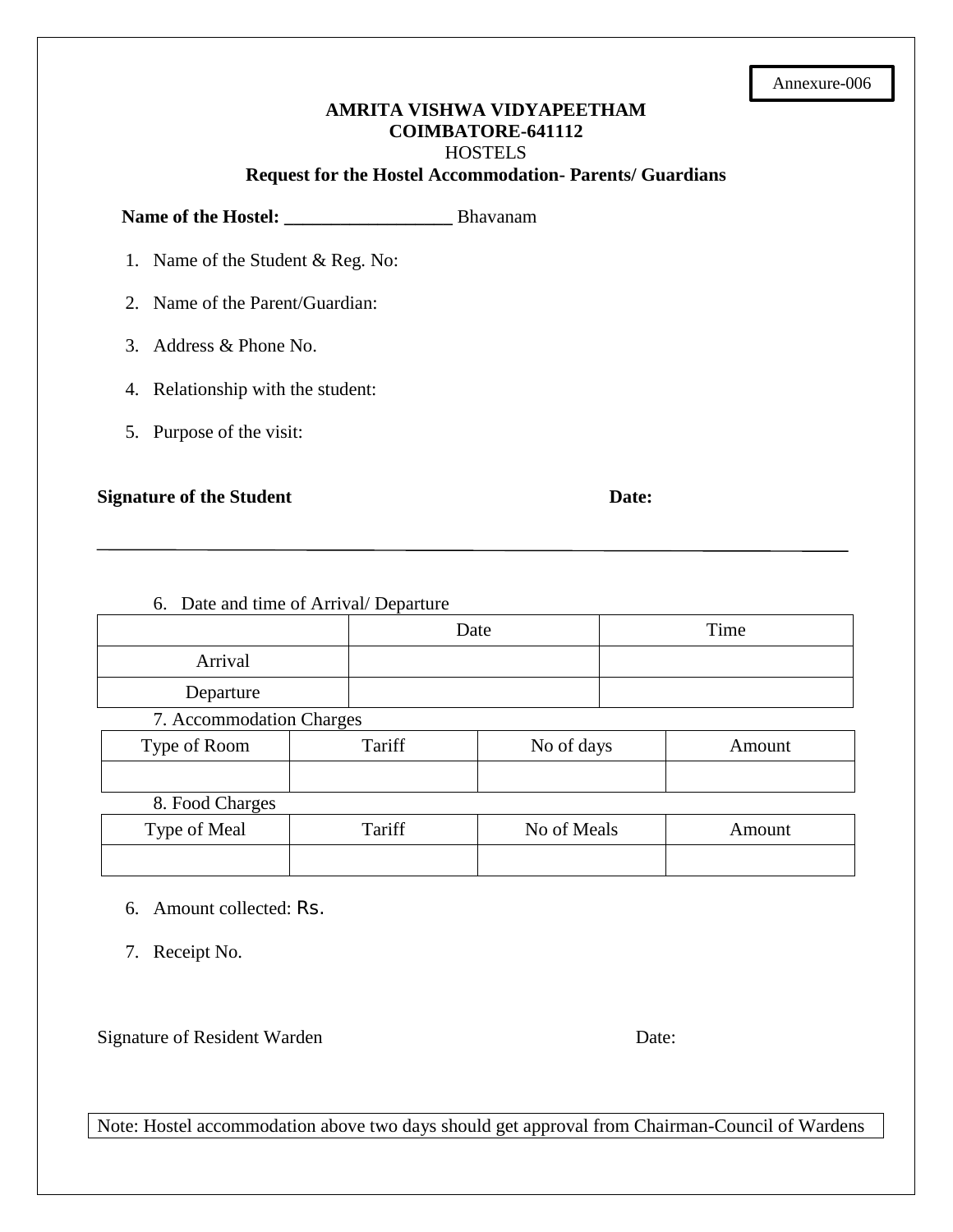#### **AMRITA VISHWA VIDYAPEETHAM COIMBATORE-641112**

**Application to Vacate Hostel for Internship**

| Name of School                                                                                                                                                                                                                             |                                                                            | Date: |
|--------------------------------------------------------------------------------------------------------------------------------------------------------------------------------------------------------------------------------------------|----------------------------------------------------------------------------|-------|
| Name of the Hostel:                                                                                                                                                                                                                        |                                                                            |       |
| Name of the Student with Reg. No                                                                                                                                                                                                           |                                                                            |       |
| Branch and Year of Study                                                                                                                                                                                                                   |                                                                            |       |
| Duration of Internship                                                                                                                                                                                                                     |                                                                            |       |
| Details of Internship                                                                                                                                                                                                                      |                                                                            |       |
| Details of Bank account in case of refund:<br>Name of Account Holder<br>Name of the Bank & A/c No.<br><b>Branch</b><br><b>IFSC Code</b><br>Signature and Contact no. of the student<br>Recommendation from Chairperson with date and seal: | $\ddot{\cdot}$                                                             |       |
|                                                                                                                                                                                                                                            |                                                                            |       |
|                                                                                                                                                                                                                                            | (For resident warden use only)<br>Student Joined Date//20 Vacated Date//20 |       |
| Fee Paid Details (2019-2020)                                                                                                                                                                                                               |                                                                            |       |
|                                                                                                                                                                                                                                            |                                                                            |       |
|                                                                                                                                                                                                                                            |                                                                            |       |

Signature of Resident warden with Seal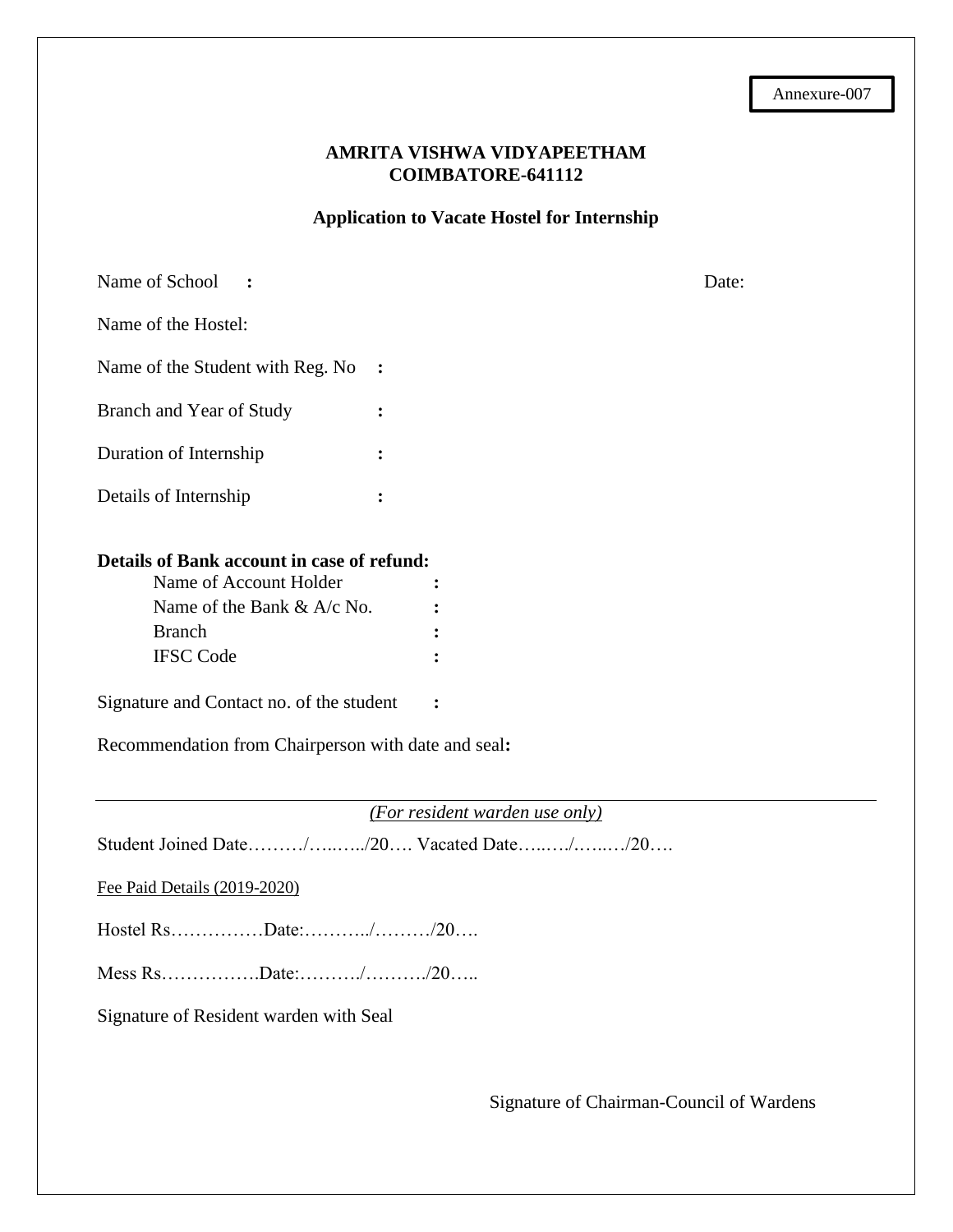#### **AMRITA VISHWA VIDYAPEETHAM COIMBATORE-641112** Hostels

# **Application to Vacate Hostel for Internship at Amritapuri / Bengaluru campus**

| Name of School                                                |                | Date: |  |  |  |
|---------------------------------------------------------------|----------------|-------|--|--|--|
| Name of the Hostel                                            | ፡              |       |  |  |  |
| Name of the Student with Reg. No                              | $\ddot{\cdot}$ |       |  |  |  |
| Branch and Year of Study                                      | ፡              |       |  |  |  |
| Duration of the internship:                                   |                |       |  |  |  |
| Internship company details                                    | $\ddot{\cdot}$ |       |  |  |  |
| Date of vacating the Hostel                                   | $\ddot{\cdot}$ |       |  |  |  |
| Vacated date//                                                |                |       |  |  |  |
| Signature of resident warden                                  |                |       |  |  |  |
| Hostel/Mess Fee Paid for full year / one semester $(\sqrt{})$ |                |       |  |  |  |
| Signature and Contact no. of the student                      |                |       |  |  |  |

Recommendation from Chairperson with date and seal**:**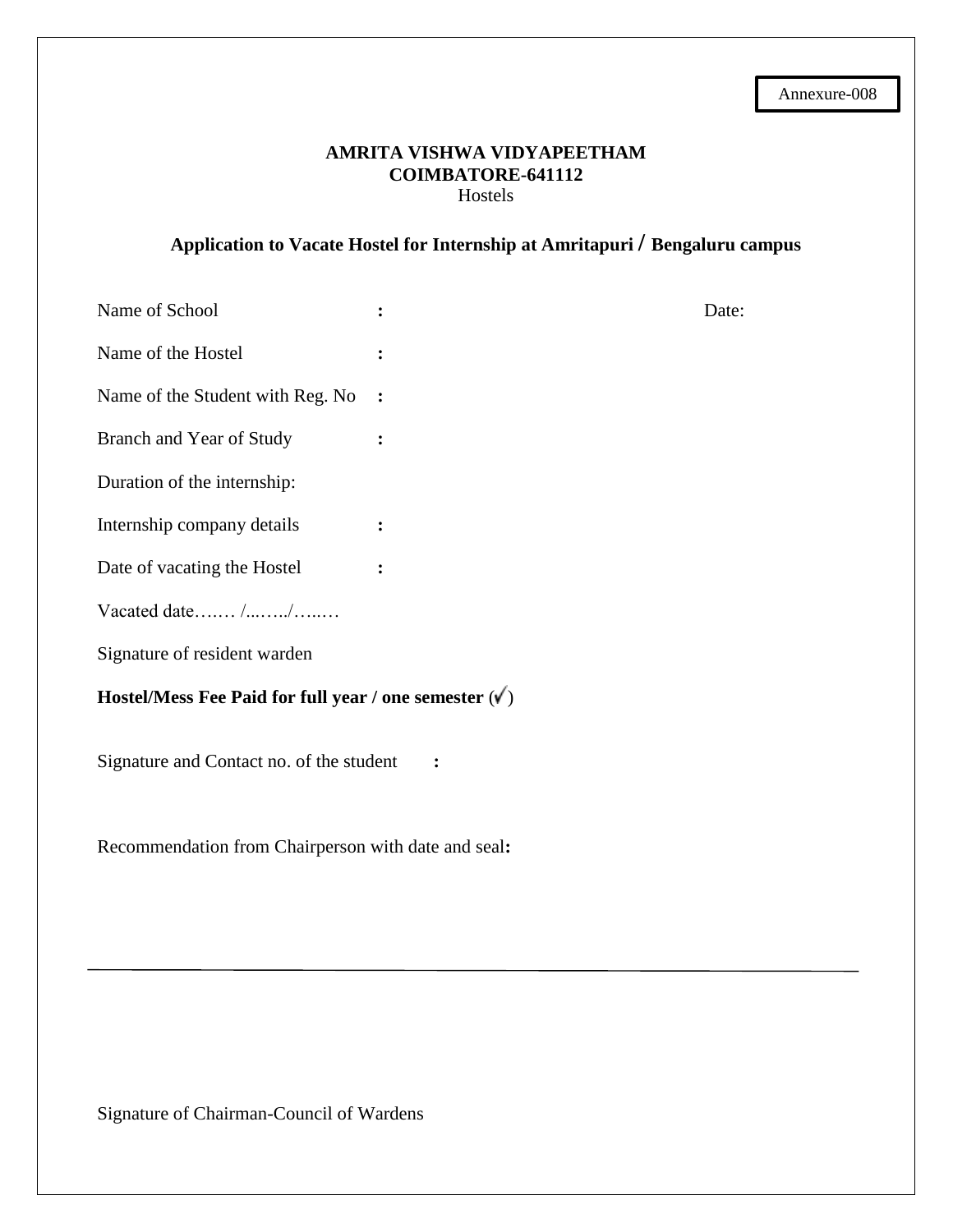| Annexure-009 |  |
|--------------|--|
|--------------|--|

#### **AMRITA VISHWA VIDYAPEETHAM COIMBATORE-641112** Hostels **Application to Vacate the Hostel (TC)**

Name of School: Date: Date: Date: Date: Date: Date: Date: Date: Date: Date: Date: Date: Date: Date: Date: Date: Date: Date: Date: Date: Date: Date: Date: Date: Date: Date: Date: Date: Date: Date: Date: Date: Date: Date: Da

Name of the Hostel:

Name & Reg. No:

Hostel first Joined Year & Month:

Signature of the Parent:

Relationship with student:

Recommendation from chairperson with seal:

Details of Bank account in case of refund:

| A/C Holder name  |  |
|------------------|--|
| $A/C$ Number     |  |
| <b>IFSC</b> Code |  |
| <b>Branch</b>    |  |

*(For office use only)*

**\_\_\_\_\_\_\_\_\_\_\_\_\_\_\_\_\_\_\_\_\_\_\_\_\_\_\_\_\_\_\_\_\_\_\_\_\_\_\_\_\_\_\_\_\_\_\_\_\_\_\_\_\_\_\_\_\_\_\_\_\_\_\_\_\_\_\_\_\_\_\_\_\_\_\_\_\_\_\_\_\_\_\_\_\_\_\_\_\_\_\_\_\_\_\_\_\_\_\_\_\_\_\_\_\_\_\_\_\_\_\_\_\_\_\_\_\_\_\_\_\_\_\_\_\_\_\_\_\_\_\_\_\_\_\_\_\_\_\_\_\_\_\_\_\_\_\_\_\_\_\_\_\_\_\_\_\_**

**Student Joined Date……/……../20… Vacated Date……./……/20… Fee Paid Details** 

**Hostel Rs……………Date:………../………/………..**

**Mess Rs…………….Date:………./………./……….**

**Signature of Resident warden with Seal:**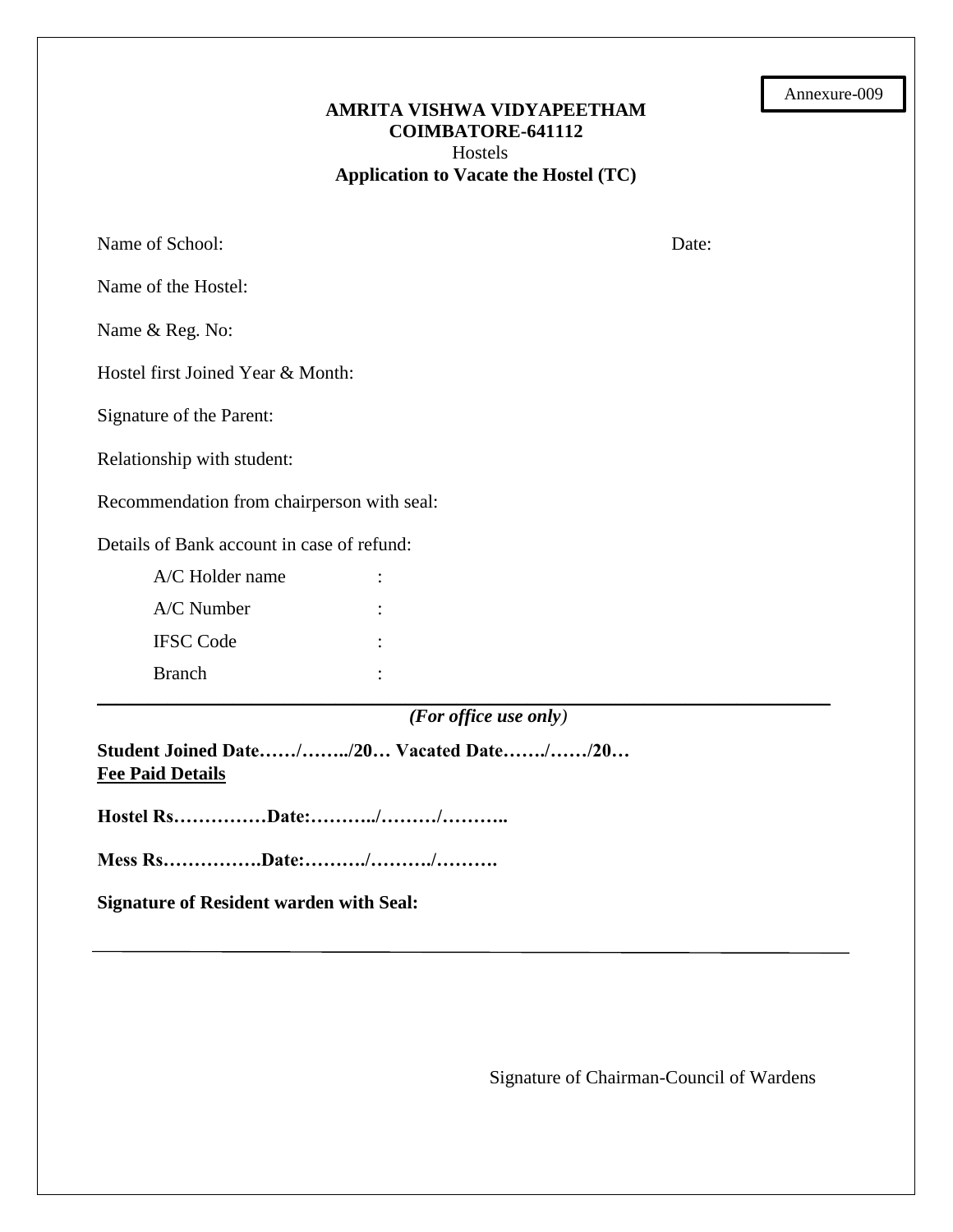Annexure-010

### **AMRITA VISHWA VIDYAPEETHAM COIMBATORE-641112 Hostels Application to become day scholar for short-term**

Date: Name of Hostel: Name of student: Roll no.: Student email id: Reason: Signature of the student: Address & Contact no.: Signature of the Father/Mother with Name: Contact number: Dates on which he/she wants to become day scholar: From……………………to……………………. Recommendation from Chairperson with date and seal:

---------------------------------------------------------------------------------------------------------------------------